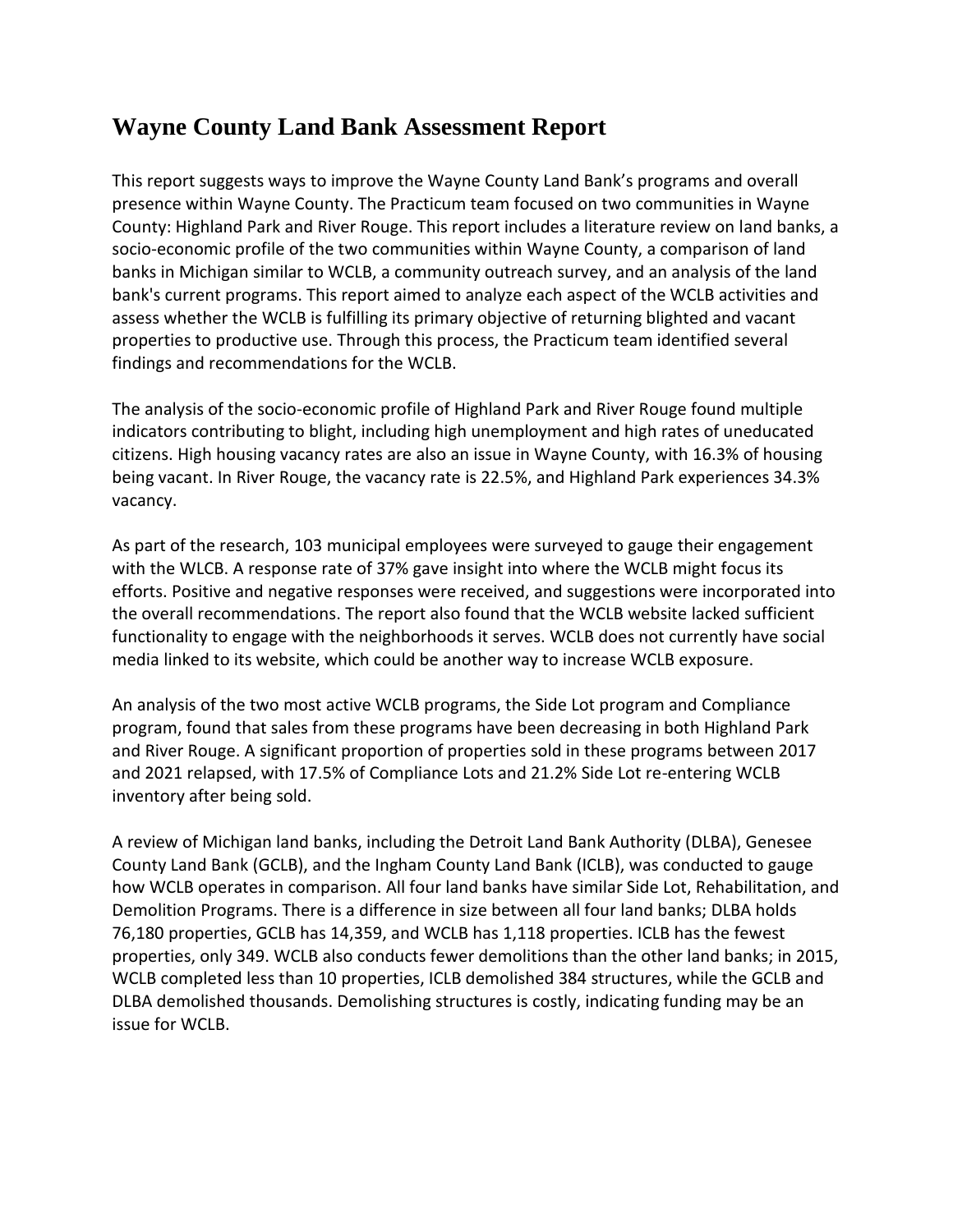The high vacancy rates of Highland Park and River Rouge, various feedback received from surrounding municipalities, issues discovered when using the WCLB's website, and reported missing funding for demolitions were all considered when identifying the needs of WCLB. In collaboration with the Wayne County Land Bank, these findings led to a number of recommendations which are designed to improve WCLB's effectiveness, presence, and overall success.

## Rehabilitation Recommendations

WCLB should implement a system to improve compliance monitoring and reporting. Creating a uniform compliance period for all communities engaged with the WCLB will help track various data points such as inventory. Other data sets such as changes in property values, street conditions, and amount of vacant land can be used to identify trends and thus help improve program requirements.

## Side Lot Program Recommendations

WCLB should create a system to distinguish between qualified and non-qualified purchasers. This system can notify eligible buyers and educate them on the Side Lot program and its benefits. A formal monitoring system can be used to ensure the new owner maintains and rehabilitates their property as agreed. WCLB should require Side Lot buyers to submit their plans for the Side Lot in question as part of the sale process. This will add a level of accountability to the process that is not currently in place.

Potential buyers often want tax and liability data. WCLB should have total tax and liability data for each of its properties. Publishing this data on the website could also be helpful to potential buyers. A concept not-yet-used in Michigan, as it is exclusive to the city of Philadelphia, is the Landcare Program. Many WCLB properties are vacant lots with little to no lawn care. This program would be effective on vacant Side Lots where no structures are present. Focusing on one city or street in Wayne County could potentially influence and motivate surrounding property owners to better maintain their land.

## Website/Community Outreach Recommendations

Although the Tax Exemption Program already exists within the WCLB, adding information regarding it to the WCLB website would help provide awareness of its existence to Wayne County residents. The Wayne County Treasury Office has seen success in reducing foreclosure through Wayne County Tax Exemption programs. Providing the same information on the WCLB website could help WCLB buyers who may foreclosure in the future.

The WCLB's website is not currently compatible with mobile devices. Formatting issues along with a homepage that provides a minimal amount of content and information detracts from potential client engagement. This report finds that the Detroit Land Bank Authority's webpage is an excellent example of what the WCLB website should emulate. Fixing formatting issues to include an opening page that engages and informs potential clients, as well as having up-todate information on current land bank activities, and a functioning tab system.